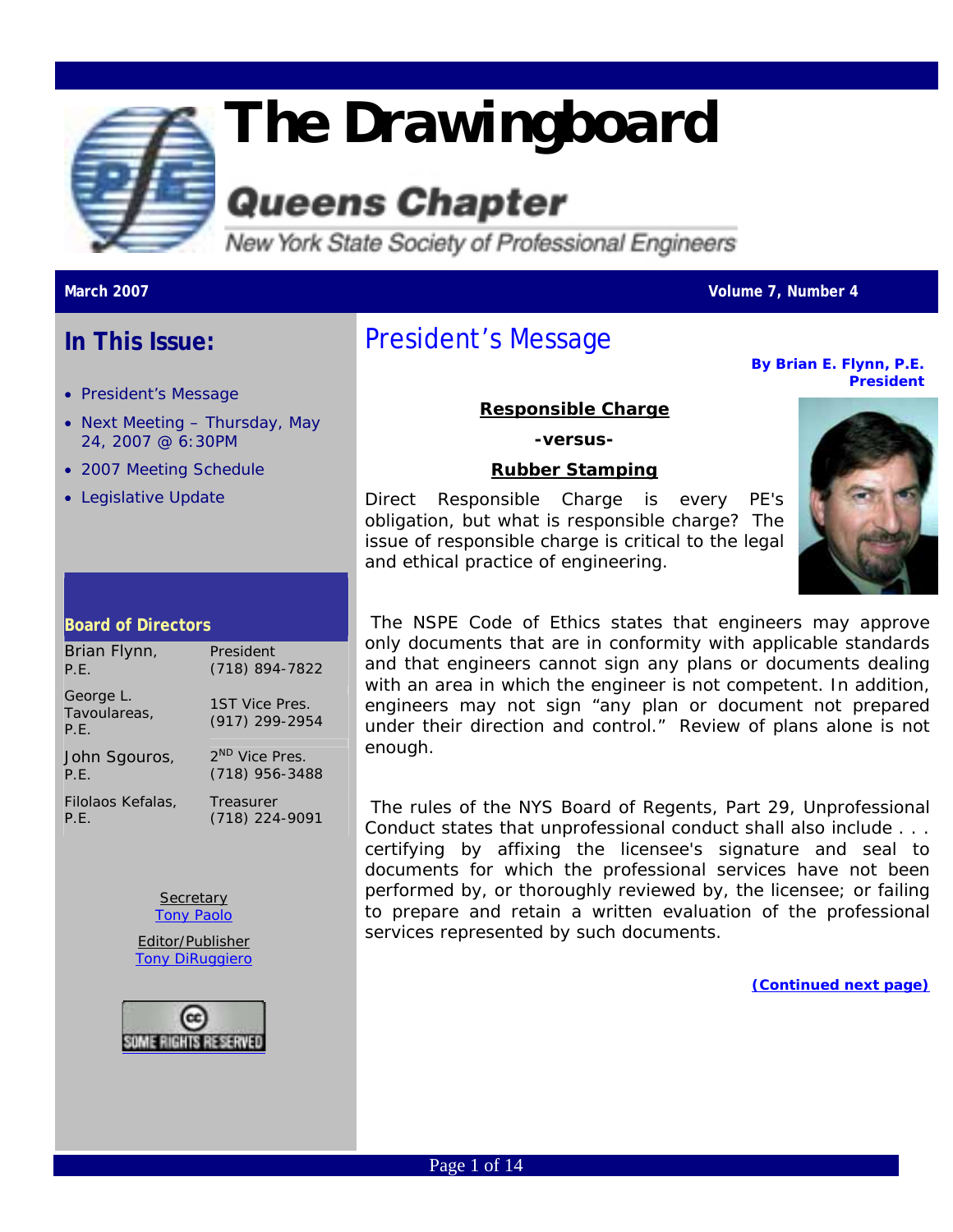#### **Immediate Past Presidents**

| Chris                       | 2004/2005                     |
|-----------------------------|-------------------------------|
| Petallides.                 | 1998/2000                     |
| P.E.                        | $(718)$ 961-4342              |
| John Zurita,                | 2002/2003                     |
| P.E.                        | (718) 756-0320                |
| Sal Galletta,               | 2000/2002                     |
| P.E.                        | $(212)$ 788-8199              |
| Joel Miele, Jr.,            | 1996/1998                     |
| P.E.                        | (718) 894-2222                |
| Chris Sideris.              | 1994/1996                     |
| P.E.                        | (718) 224-9091                |
| Robert Lo<br>Pinto.<br>P.E. | 1990/1992<br>$(718)$ 746-7122 |

*(President's Message – cont'd)*

To seal plans and documents prepared by others without direct supervision is rubber stamping. Our licensed professional community is overrun with illegal practice by unlicensed individuals and firms who are not currently prosecuted, or even curtailed. However, they can not succeed without those of us who would rubber stamp their work. The legal and ethical requirements of Professional Engineering are not taught in school. The State Education Department will not even allow the NYSSPE to contact new PE's in order to help guide them through and past these professional entanglements that the new PE is typically completely ignorant about. It is up to us to reach out to our fellow PE's to show them the true value of their license.

| <b>Directors 2006-2008</b>     |                  |  |  |  |  |  |  |
|--------------------------------|------------------|--|--|--|--|--|--|
| Gregory<br>Georges, P.E.       | (718) 707-0416   |  |  |  |  |  |  |
| Saeed Ainechi.<br>P.F          | $(516)$ 256-7780 |  |  |  |  |  |  |
| <u>Issam</u><br>Abourafeh, P.E | (718) 423-7924   |  |  |  |  |  |  |
| Jose Velasquez,<br>P.F.        | (718) 343-6989   |  |  |  |  |  |  |
| James<br>Manoussoff, P.E.      | (718) 746-7122   |  |  |  |  |  |  |
| Jude Cozzolino.<br>P.F         | $(718)$ 539-2649 |  |  |  |  |  |  |

| <b>Directors 2005-2007</b>      |                  |
|---------------------------------|------------------|
| Alex<br>Constantinides,<br>P.F. | $(718)$ 707-0416 |
| Miles Fisher,<br>P.E.           | $(516)$ 256-7780 |
| Tom Campagna,<br>P.E.           | (718) 423-7924   |
| John Kepertis,<br>P.F.          | (718) 343-6989   |
| Robert LoPinto.<br>P.E.         | $(718)$ 746-7122 |
| Bernie Haber,<br>P.E.           | (718) 224-2146   |
|                                 |                  |

### Upcoming Meeting Information

### *Our Next Chapter Meeting*

*Thursday, May 24th, 2007 – 6:30 PM* 

#### Presenter:

**[Martin A. "Ask the Lawyer" Schwartzberg, Esq.](http://www.lbcclaw.com/partners/index.asp?id=29)** [L'Abbate, Balkan, Colavita & Contini, L.L.P.](http://www.lbcclaw.com/flash.html)

#### *Mr. Schwartzberg will discuss:*

**Engineers' Responsibilities Under Labor Law §§240, 241(6) and 200**

#### *Topics will include:*

- o Who does it apply to?
- o What type of structures?
- o What type of activities?
- o Defenses to Labor Law §240 liability
- o Ways to limit responsibility
- o Questions and answers using typical factual scenarios

#### *Location:*

*[422 Weaver Ave., Fort Totten, New York](http://maps.google.com/maps?f=q&hl=en&q=professional+design+center,+422+weaver+avenue,+11359&om=1&ll=40.790614,-73.788171&spn=0.016278,0.029268&t=h)*

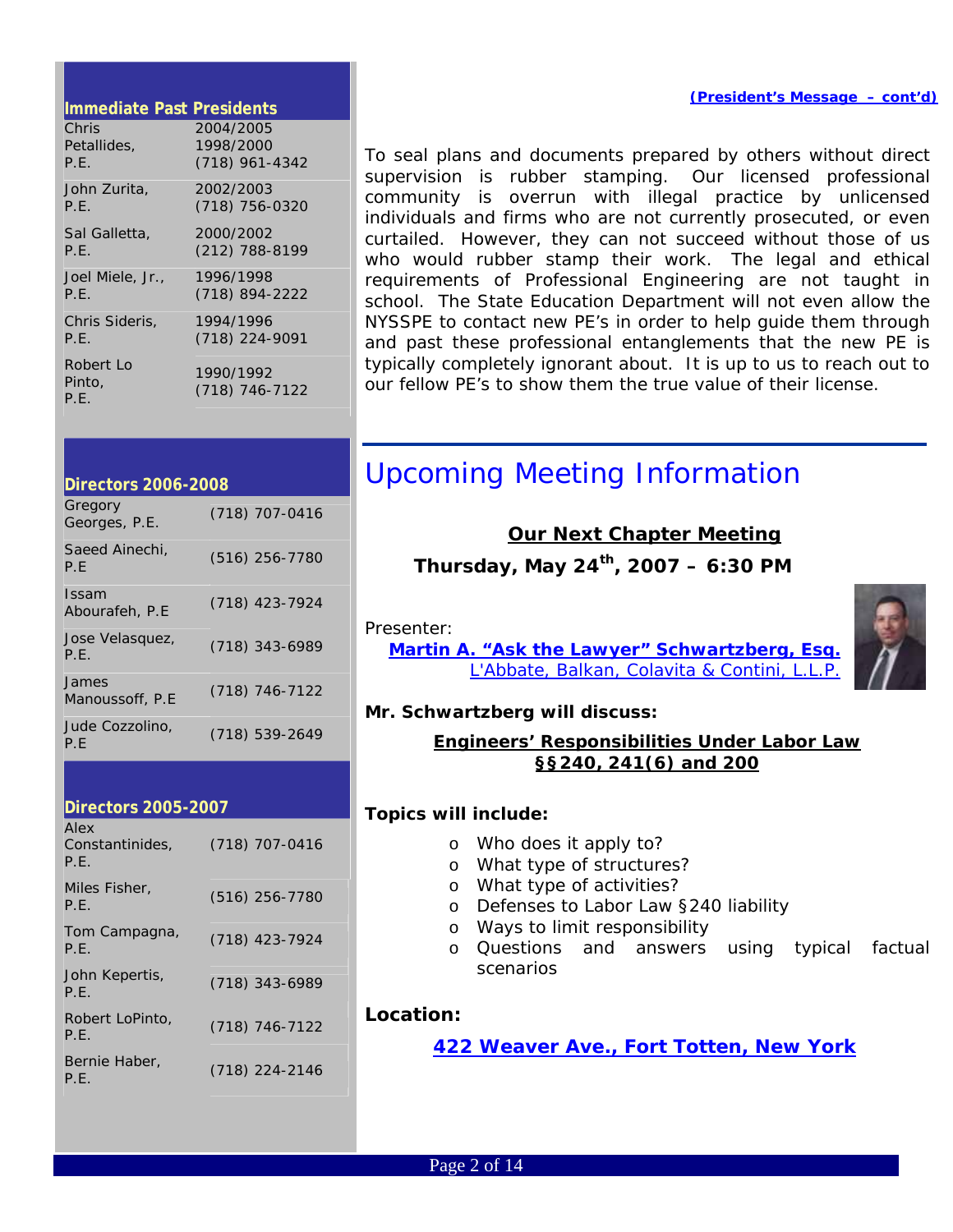#### **Nominating Committee**

| John Zurita,<br>P.F.             | Chair<br>(212) 788-8199 |
|----------------------------------|-------------------------|
| Sal Galletta,<br>P.F.            | $(212)$ 788-8199        |
| Gregory<br>Georges,<br>P.F.      | $(718)$ 274-4800        |
| Michael<br>Karantinidis.<br>P.E. | $(718)$ 726-2226        |

### 2007 Chapter Meeting Schedule

#### **Mark Your Calendar**

For your convenience the Queens County Chapter NYSSPE meeting schedule is provided below.

Directors' meetings and general meetings are held on the second and fourth Thursdays of each month except November and December meetings which will be held on the first and third Thursday of the month due to holidays. So mark your calendar. The schedule is as follows:

June 14, 2007 June 28, 2007

| <b>Directors' Meeting</b> | <b>Membership</b>          |
|---------------------------|----------------------------|
| $(6:30$ PM)               | <u>Meeting</u><br>(6:30PM) |
| May 10, 2007              | May 24, 2007               |

### Legislative Update

The following is a letter to Assemblyman James Brennan and Senator Padavan from our president Brian Flynn followed by the text of the announcement that it is in response to:

May 20th, 2007

Dear Assemblyman Brennan & Senator Padavan,

 The Queens Chapter of the New York State Society of Professional Engineers (NYSSPE) wishes to applaud you on the Legislative Package to address Shortcomings in Regulation of Construction & Development in NYC. For too long have contractors operated without adequate knowledge or insurance for the construction of buildings. This is especially true with lot line buildings being built adjacent to other lot line buildings.

*(Continued next page)*

#### **Quick Links**

**Contact** 

#### **[Frank Padavan](http://frankpadavan.com/send_email.asp)**

150-26 14<sup>th</sup> Avenue Whitestone, ny 11357 Phone: 718-746-2550 Fax: 718-746-2171

#### **[James Brennan](mailto:brennaj@assembly.state.ny.us?subject=May07-%20Drawingboard%20Feedback%20-%20)**

417 7<sup>th</sup> Avenue Brooklyn, NY 11215 Phone: 718-788-7221 Fax: 718-965-9378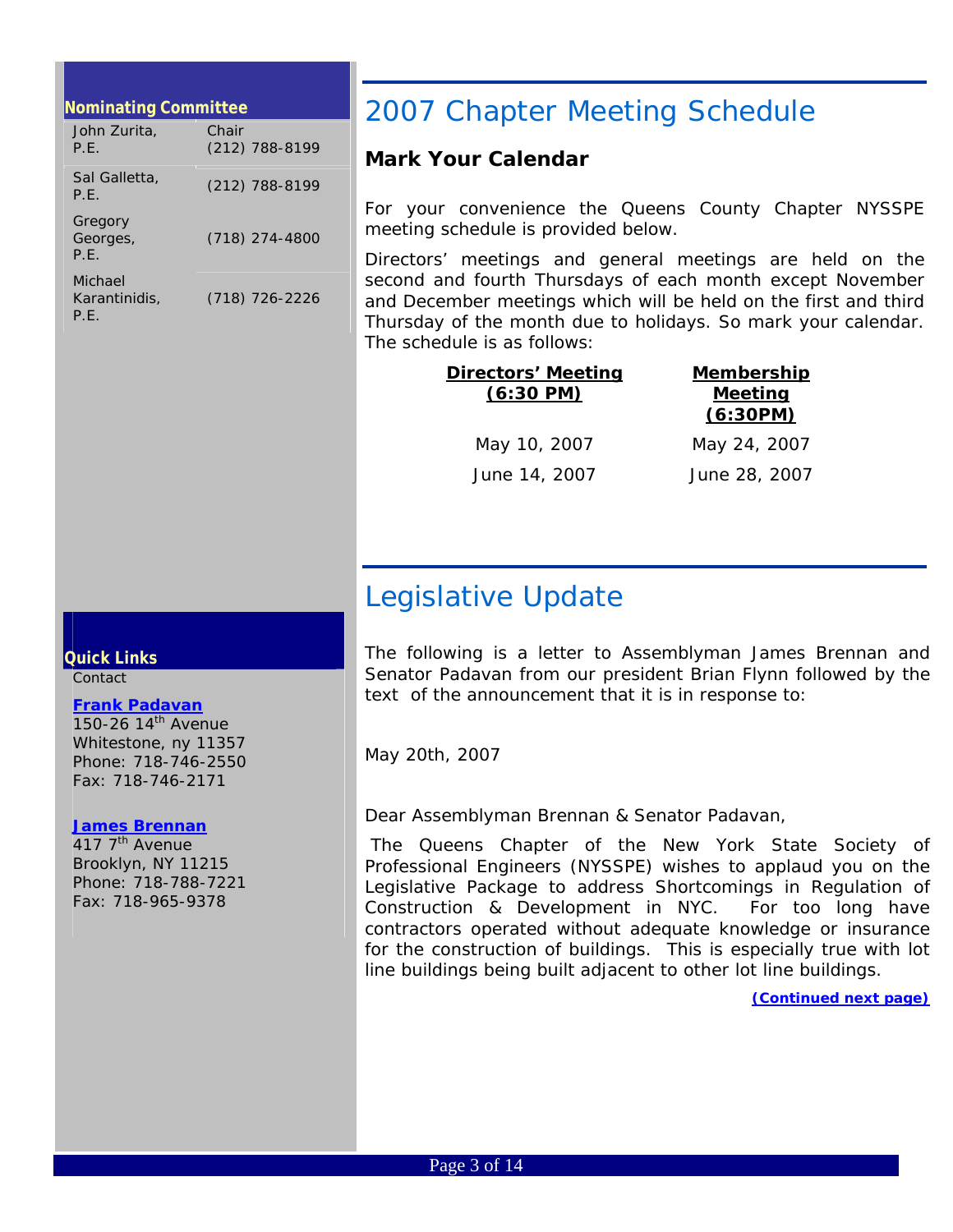#### **Chapter Seeks Donations to PDC Library**

The Queens Chapter is still seeking donations of books for the Professional Design Center Library

Queens Chapter President Brian Flynn would like all to know that the Professional Design Center Library is still in need of Books, Magazines and other materials. The Queens Chapter is asking all members to donate any reference material, such as textbooks, catalogs and product literature that they can.

#### **Please Note:**

.

Members are advised that the Queens Chapter meeting on Thursday, May  $24<sup>th</sup>$  2007 will be held at our Fort Totten office. At the Fort Totten gate tell the guard you are a member of the P.E. Society and that your name is on the list that they keep there. Any non-members and guests not placed on the list will be denied entrance-If this happens the guest should ask the guard to call the phone number on the membership list. A board member will then come down to bring the guest in

 The Society does not agree with A7746(Brennan)/S4603(Padavan); which gives the DOB the power to refuse to accept the filing of any documents by a person whom a hearing has found to have knowingly or negligently submitted false documents to the DOB. The NYC Building Department grants the right of professional certification for applications and as such, has the power to deny professional certification privileges to those individuals who abuse it. To deny applications through plan review as this bill would allow, usurps the authority of the NY State Education Department to discipline improper practice. I ask that you consider an alternative.

 The licensed professional community is overrun with illegal practice by unlicensed individuals and firms who are not currently prosecuted, or even curtailed. I ask that you support the NYSSPE's sponsored legislation to give the NYS Education Department the ability to stop these flagrant abusers who illegally operate with impunity. Bill A 8759 – would provide funding to the State Education Department for the prosecution of person's engaged in the illegal practice of the Title XIII professions including professional engineering and registered architecture. Previously, bill A1041(Canestrari)/S857(Balboni) was passed giving the State Education Department the authority to conduct Civil Prosecution for Illegal Practice of the Professions. Unfortunately this program has not yet been funded.

The Contractors Licensing Board proposed by A7744(Brennan)/S5410(Padavan) should include licensed engineers and architects who deal with the abuses of contractors on a daily basis.

Sincerely,

Brian E. Flynn, PE

President, Queens Chapter

New York State Society of Professional Engineers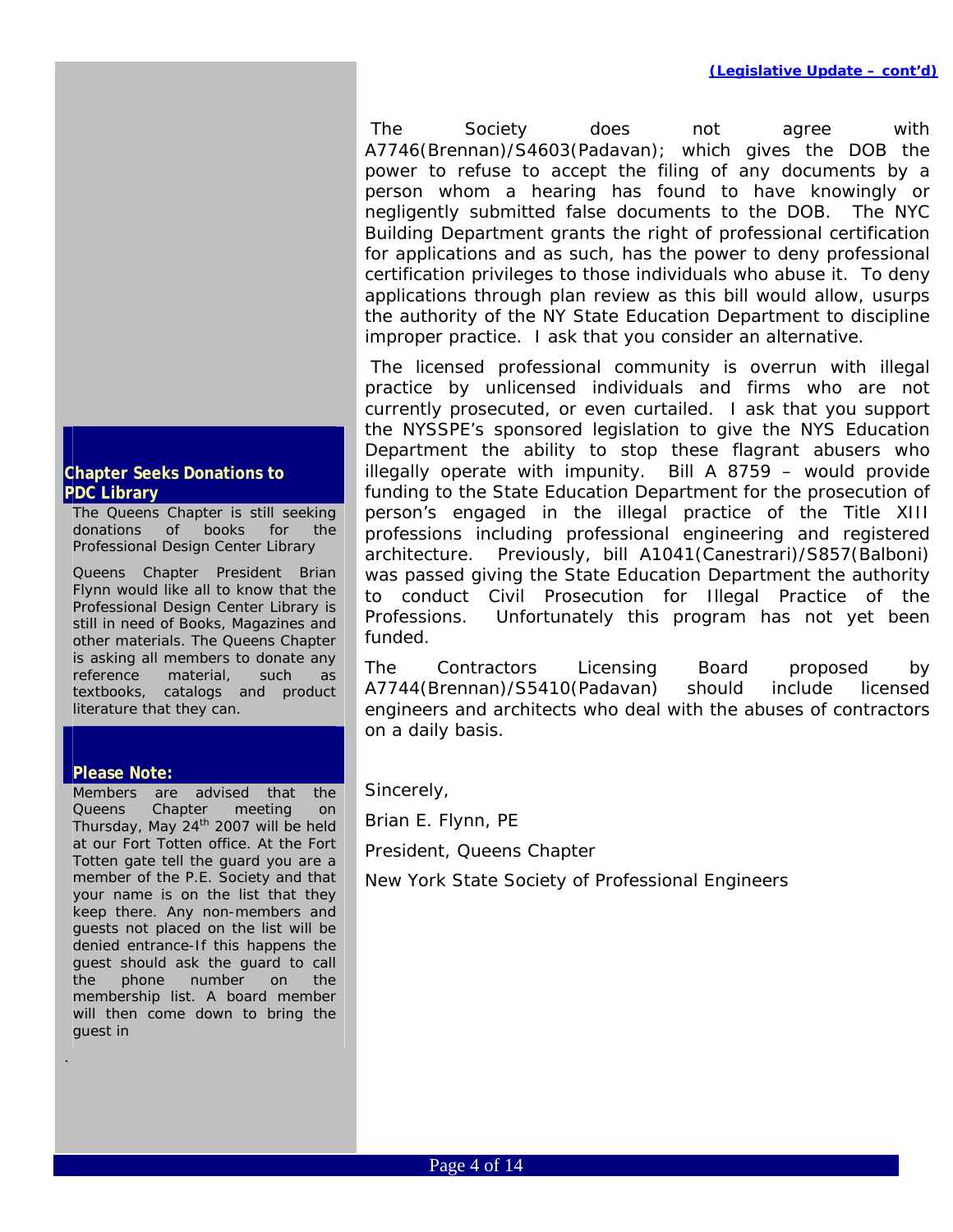From: brennaj@assembly.state.ny.us

Subject: **NEW DOB LEGISLATION**

Date: May 9, 2007 11:41:15 AM EDT

#### **\*Brennan Announces Legislative Package to Address Shortcomings in Regulation of Construction and Development in New York City\***

Assembly member **James Brenna**n (D-Brooklyn), Chair of the Cities Committee, has introduced a package of legislation to address shortcomings in the Department of Buildings' (DOB's) regulation of construction and development in New York City. This legislation is being introduced at the State level because the health and safety of the population of NYC is a matter of important State concern.

This legislation will tighten DOB enforcement of the NYC Building Code and Zoning Resolution during a major building boom, with the City's residential building permits surging from 5,135 in 1995 to 15,050 in 2000 to 31,600 in 2006.

Brennan said, "With the City growing by another million people by 2030, we need to assure that new construction is safe, sound, legal, and in compliance with zoning. There are enormous profits to be made in this building boom. The incentive to build large and fast has led some scofflaw developers and architects to skirt the law. These bills put teeth into DOB enforcement."

OSHA reported 80 deaths from New York City construction accidents between 2002 and 2005. A 2002 review by the NY Trial Lawyers Institute of 2,500 OSHA construction-site inspections found one or more serious safety violations at two thirds of the sites. A 2003 NYC Comptroller's audit found errors in 67% of sampled self-certified construction plans. And in 2005, the DOB's own audits of a fifth of all self-certified plans found 16% contained such serious errors that building permits had to be revoked.

 *(Continued next page)*

#### **Computer and Office Donations Needed**

Is your firm or company updating its computer or other office equipment and planning to get rid of the older systems? If so, please consider donating such equipment to the Queens Chapter of the NYSSPE.

The Queens Chapter is seeking donations of computer and cffice equipment. For more information contact Brian Flynn, Queens Chapter President at 718-539-2649





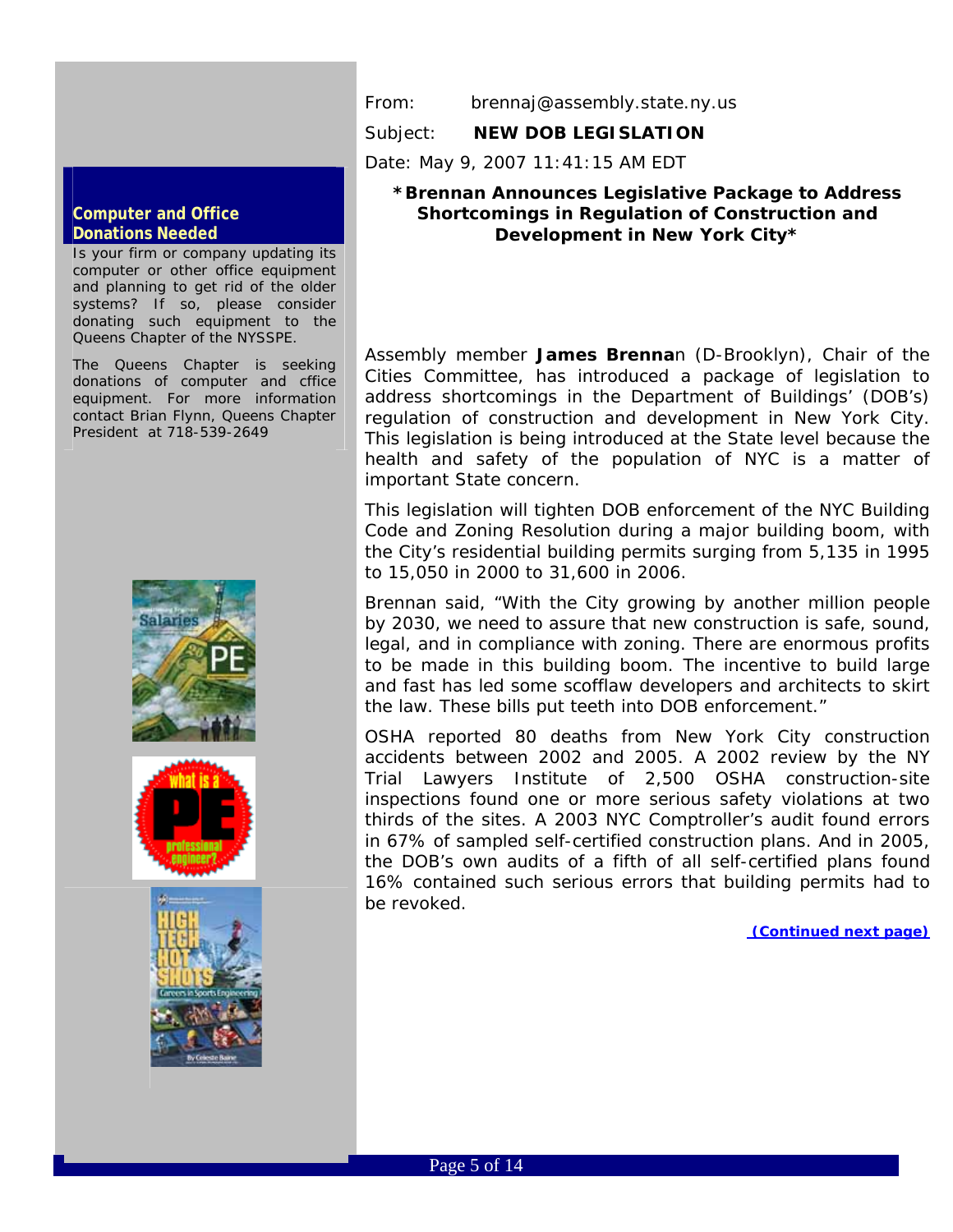The legislative package includes the following seven bills:

- · A7745(Brennan)/S5422(Padavan), The Department of Buildings Community Accountability Act, directs DOB to notify community boards and borough presidents of all construction permits and DOB actions in the district and to issue public reports on all construction accidents, property damage and dangerous conditions; it prohibits DOB from issuing certificates of occupancy until all adjudicated fines are paid; and it gives community boards the right to 30 DOB audits a year and to copies of any plans on file at the DOB.
- A7800(Brennan)/S5223(Padavan) imposes a duty on the DOB to re-inspect and seek correction of all hazardous building violations.
- A7755(Hevesi)/S5407(Padavan) allows the City to convert into tax liens any unpaid, adjudicated fines levied for hazardous building violations.
- A7746(Brennan)/S4603(Padavan) gives the DOB the power to refuse to accept the filing of any documents by a person whom a hearing has found to have knowingly or negligently submitted false documents to the DOB, thus expanding the Department's arsenal for curbing abuse of self-certification privileges. This bill is supported by the office of the Mayor.
- A7744(Brennan)/S5410(Padavan) requires, for the first time, City licensure of general contractors by a Contractors Licensing Board, composed of 13 members appointed by the Mayor. This will allow the City to revoke the licenses of developer-contractors who are willful violators of laws involving safety, workers' compensation, etc.
- A7748(Brennan)/S5246(Padavan) abolishes the exemption from the duty of contractors to shore up adjacent properties for excavation of less than 10 feet. The bill also compels developers to carry insurance for damage for construction, demolition and excavation. This bill is supported by the office of the Mayor.

 *(Continued next page)*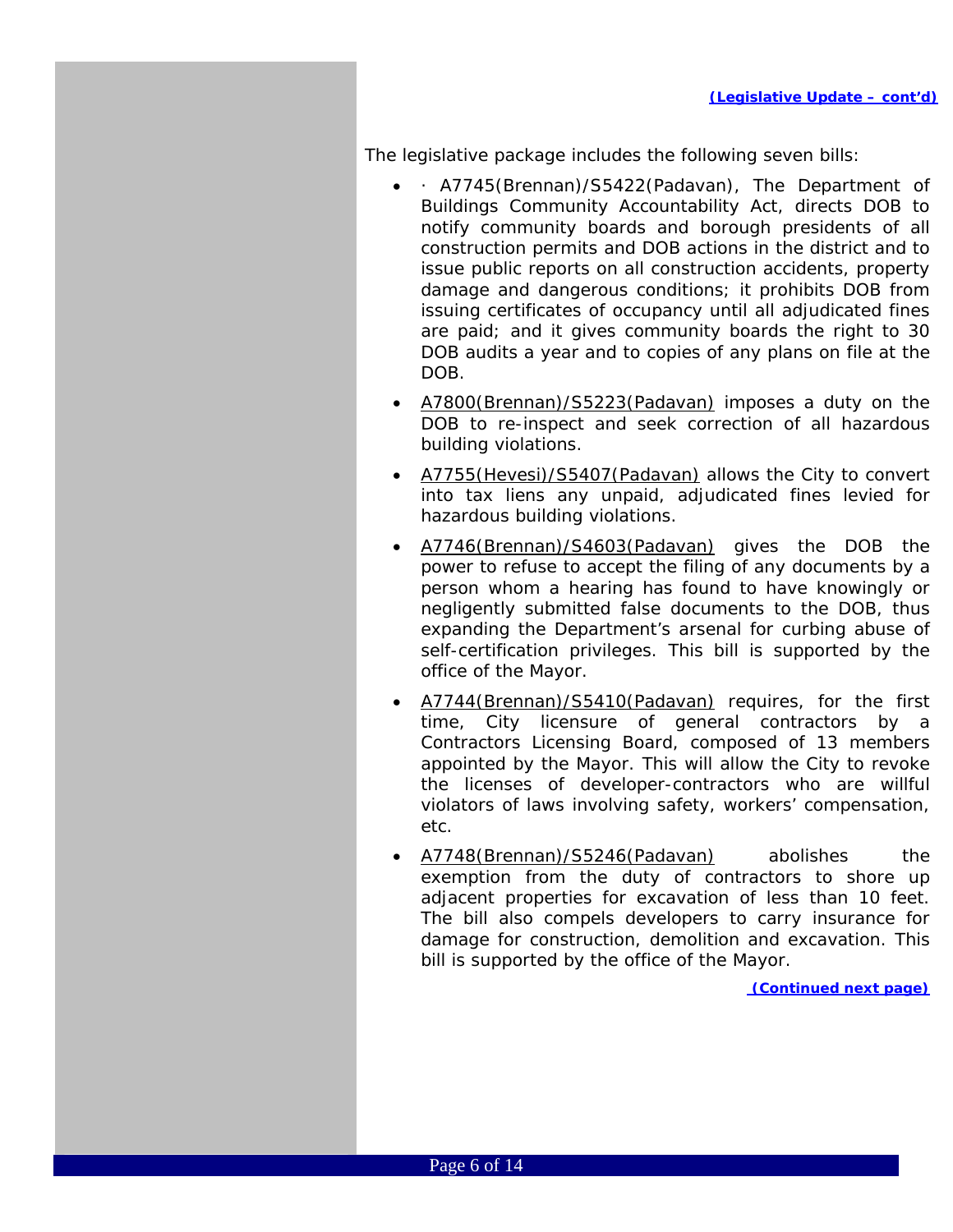• A7747(Brennan)/S5441(Padavan) funds technical assistance grants of \$500,000 to a not-for-profit organization in each borough to provide legal, technical and professional assistance in the public interest regarding zoning, planning, and building and construction issues.

The legislative package has received broad support from elected officials and advocates:

Public Advocate **Betsy Gotbaum** said, "Real estate development is central to New York City's economic growth. But we need to ensure that all new commercial and residential development complies with the building code. Everyone needs to be held to the same high standards. This legislative package will give DOB greater authority to enforce the building code and will result in safer work sites for the thousands of men and women employed in New York City's building trades. It will also empower communities to track and report code violations, ensuring greater safety for all New Yorkers."

**Joel Shufro**, executive director of the New York Committee for Occupational Safety and Health, said, "NYCOSH supports Brennan's legislative package to strengthen regulation of construction in NYC. This legislation will give the City new tools to stop illegal construction and protect the lives and health of workers, which are often put at risk by profits and deadlines.

Fly-by-night construction operations are extremely hazardous, and this legislation will make the City's growth safer for workers and for the community at large."

**Robert Furman**, chair of the Four Borough Neighborhood Preservation Alliance, said, "The Four Borough Neighborhood Preservation Alliance supports Assemblyman Jim Brennan's efforts to change the NYC Buildings Department from an expediter of applications into an agency that effectively enforces City and State law. We look forward to working with him and other assemblymembers, state senators and councilmembers who want the concerns of communities plagued by overdevelopment and rampant flouting of the law addressed."

**Sean M. Walsh**, president of the Queens Civic Congress said, "The Queens Civic Congress supports these legislative proposals; they reflect the reforms and legislation we have proposed in our platform."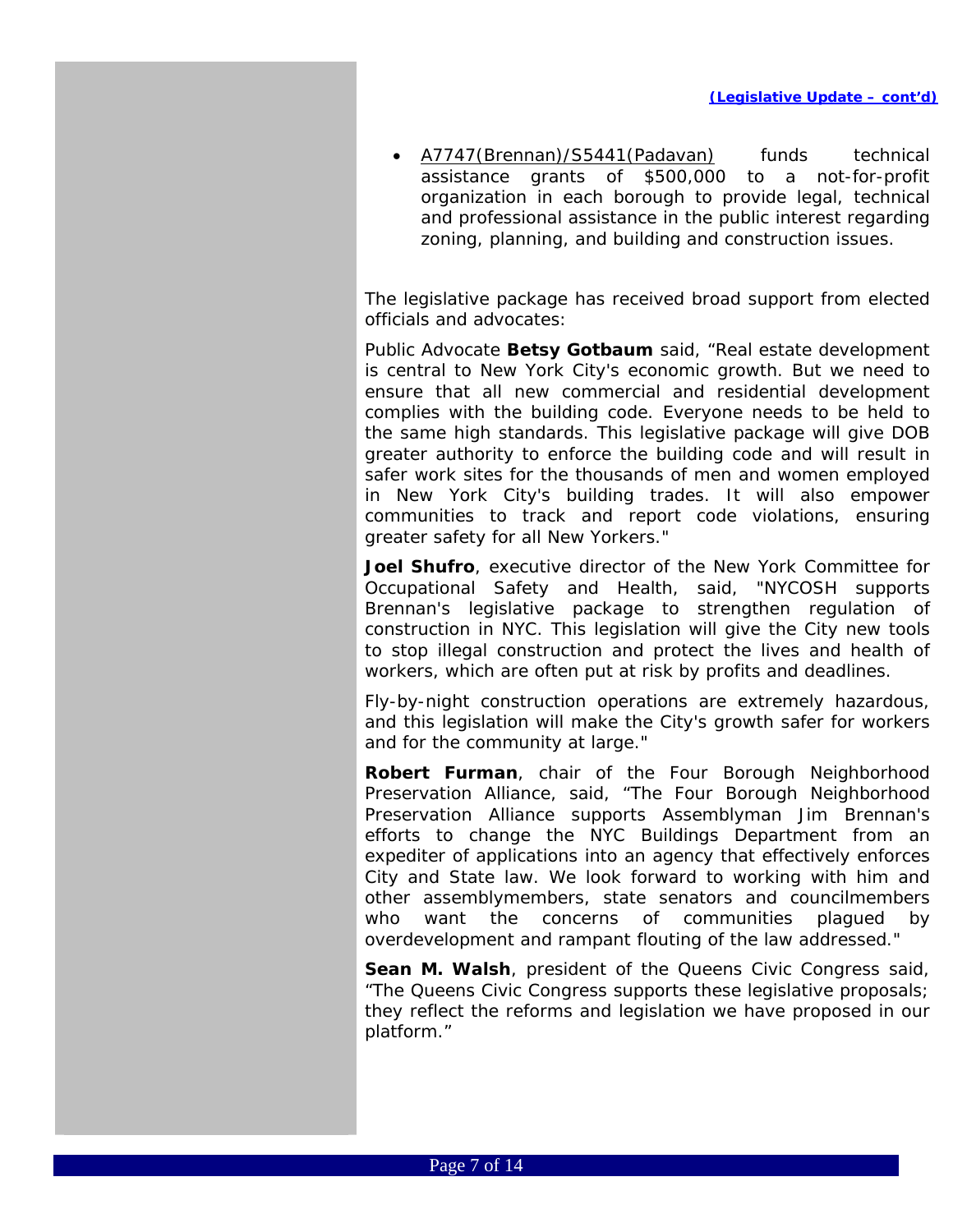#### **Hotline for Members**

Are you an NSPE member with a question about engineering ethics, licensure, or law? If so, call 888-285- NSPE (6773) or e-mail [legal@nspe.org](mailto:legal@nspe.org). Please provide your 9-digit NSPE member number.

### Useful websites for Engineers:

| <b>National Society of</b><br><b>Professional Engineers</b>  | www.nspe.org              |  |  |  |
|--------------------------------------------------------------|---------------------------|--|--|--|
| <b>New York State Society of</b>                             |                           |  |  |  |
| <b>Professional Engineers</b>                                | www.nysspe.org            |  |  |  |
|                                                              |                           |  |  |  |
| American Institute of Architects                             | www.AIA.org               |  |  |  |
| American Engineering Alliance                                | www.aeaworld.org          |  |  |  |
|                                                              |                           |  |  |  |
| American Institute of                                        | www.aiche.org             |  |  |  |
| <b>Chemical Engineers</b>                                    |                           |  |  |  |
| Amercian Society of                                          | www.sae.org               |  |  |  |
| <b>Automotive Engineers</b>                                  |                           |  |  |  |
|                                                              |                           |  |  |  |
| American Petroleum Institute                                 | www.api.org               |  |  |  |
| American Society of Civil                                    | www.asce.org              |  |  |  |
| Engineers                                                    |                           |  |  |  |
|                                                              |                           |  |  |  |
| American Society of                                          | www.asee.org              |  |  |  |
| <b>Engineering Education</b><br>American Society of Heating, |                           |  |  |  |
| Refrigeration and Air Conditioning                           | www.ashrae.org            |  |  |  |
| American Society of                                          |                           |  |  |  |
| <b>Mechanical Engineers</b>                                  | www.asme.org              |  |  |  |
| American Society of                                          |                           |  |  |  |
| <b>Plumbing Engineers</b>                                    | www.aspe.org              |  |  |  |
|                                                              |                           |  |  |  |
| <b>American Welding Society</b>                              | www.aws.org               |  |  |  |
| Society of Petroleum Engineers                               | www.spe.org               |  |  |  |
| Society of                                                   |                           |  |  |  |
| <b>Fire Protection Engineers</b>                             | www.sfpe.org              |  |  |  |
| Institute of Electrical and                                  | www.ieee.org              |  |  |  |
| Electronics Engineers, Inc.                                  |                           |  |  |  |
|                                                              |                           |  |  |  |
| City of New York                                             | www.nyc.gov               |  |  |  |
| NY State Senate                                              | senate.state.ny.us        |  |  |  |
| <b>NY State Assembly</b>                                     | assembly.state.ny.us      |  |  |  |
| NY City Council                                              | nyccouncil.info           |  |  |  |
| The White House                                              | whitehouse.gov            |  |  |  |
|                                                              |                           |  |  |  |
| <b>Ed Turner</b>                                             | www.responsiblecharge.com |  |  |  |
| Responsible Charge                                           |                           |  |  |  |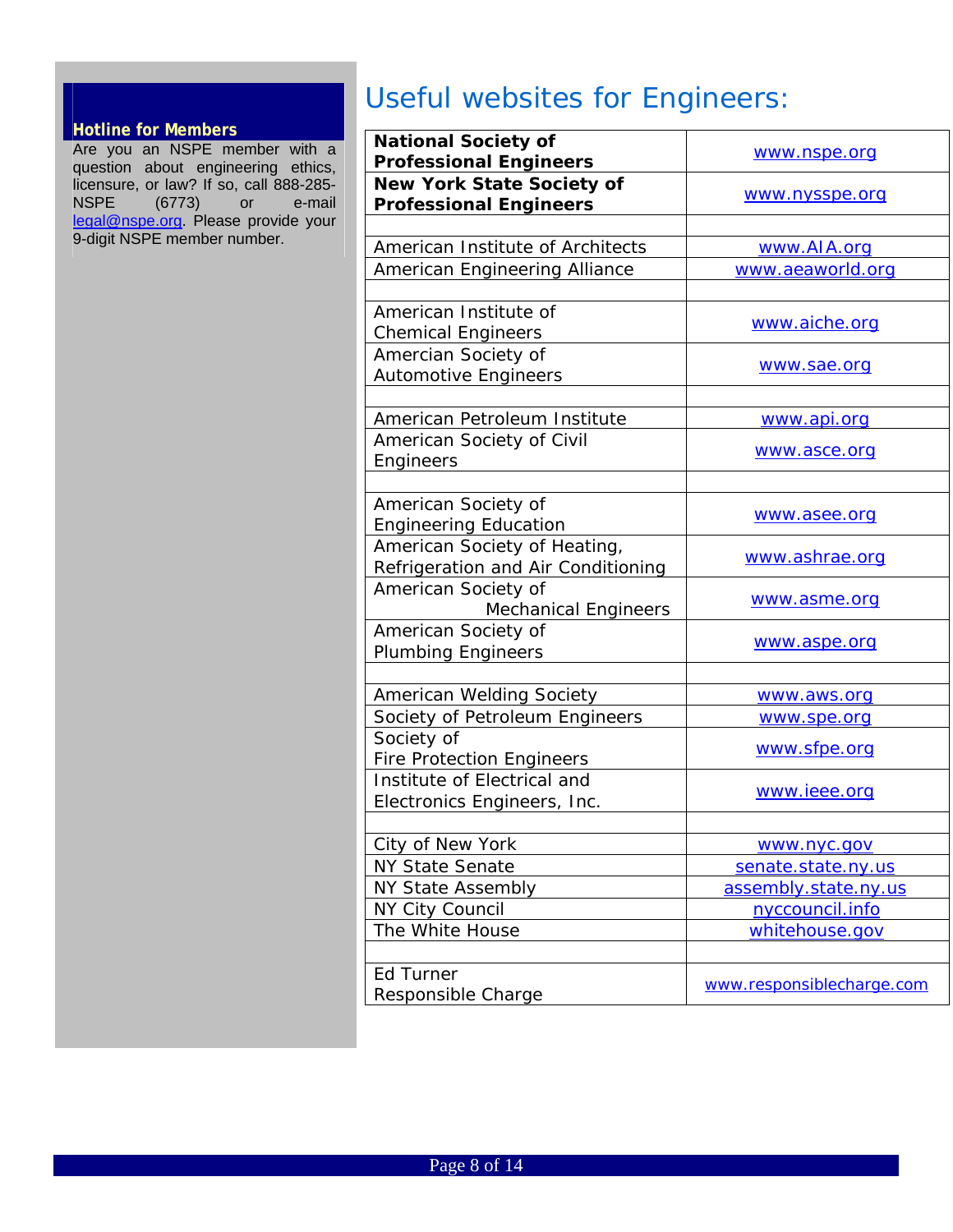### : Professional Services Directory

The Queens Chapter of the NYSSPE recommends the advertisers listed below for their respective products or services. However the Queens Chapter does not take responsibility for these advertisers' products or services.

|                                                                                     | SHAPIRO ENGINEERING, P.C.                                                                                                                                                                                                                        | Miles Fisher, P.E.<br>President                                                                                                                                                                                                                               | Tel: 516-256-7780<br>Fax: 516-256-7783                                      |
|-------------------------------------------------------------------------------------|--------------------------------------------------------------------------------------------------------------------------------------------------------------------------------------------------------------------------------------------------|---------------------------------------------------------------------------------------------------------------------------------------------------------------------------------------------------------------------------------------------------------------|-----------------------------------------------------------------------------|
|                                                                                     | ENVIRONMENTAL ENGINEERING . ENVIRONMENTAL LABORATORY                                                                                                                                                                                             |                                                                                                                                                                                                                                                               | e-mail: miles @firecodeservices.com                                         |
| ELLIOT J. SHAPIRO, P.E.<br>Chairman, Board of Directors<br>ROBERT A. LO PINTO, P.E. |                                                                                                                                                                                                                                                  | Fire and Building Code Services, Inc.<br>Design, File, Inspect and Certify Building Systems                                                                                                                                                                   |                                                                             |
| President                                                                           | 181 SOUTH FRANKLIN AVE., SUITE 305<br>VALLEY STREAM, NEW YORK 11581-1101                                                                                                                                                                         | 33 West Hawthorne Avenue, Suite 20<br>Valley Stream, New York 11580                                                                                                                                                                                           |                                                                             |
|                                                                                     | 516 791-2300<br>(FAX) 516 791-0782                                                                                                                                                                                                               |                                                                                                                                                                                                                                                               | Email: shapiroengineers@worldnet.att.net                                    |
|                                                                                     | $(718)$ 274-4800<br>FAX (718) 274-4849                                                                                                                                                                                                           | ISSAM M. ABOURAFEH, <b>P.E.</b><br>PROFESSIONAL ENGINEER                                                                                                                                                                                                      |                                                                             |
|                                                                                     | <b>VALUE ENGINEERING</b><br>Consulting, P.C.<br><b>Engineers and Designers</b>                                                                                                                                                                   | <b>ARCHITECTS</b><br>ENGINEERS                                                                                                                                                                                                                                | PLANNERS<br><b>CROSS ISLAND PLAZA</b><br>133-33 BROOKVILLE BLVD., SUITE 208 |
| <b>GREGORY G GEORGES, P.E.</b><br><b>PRESIDENT</b>                                  | 30-05 30th AVENUE<br>LONG ISLAND CITY, NY 11102                                                                                                                                                                                                  | EMAIL: ISSAM@IMA-ARCHITECTS.COM TEL (718) 276-9200                                                                                                                                                                                                            | ROSEDALE, NY 11422                                                          |
|                                                                                     |                                                                                                                                                                                                                                                  |                                                                                                                                                                                                                                                               | $FRX (718) 276-0722$                                                        |
| <b>UNILDEK</b>                                                                      | <b>Derek Pukash</b><br>Professional Design Consultant<br>derek.pukash@unilock.com<br>Unilock, New York<br>51 International Blvd.<br>Brewster, NY 10509<br>1-800-UNILOCK<br>845-278-6700<br>F 845-278-6788<br>$C$ 201-481-6999<br>www.unilock.com | <u> Instant Microfilm Associates Inc</u><br>*Microfilming*Copies of Plans*<br>*PC Filing*DOB Forms*Typing<br>*Notary*Facsimiles*St Obstruction Bonds*<br>*Engineering & Architectural Services*<br>123-23 82 Avenue Kew Gardens NY 11415<br>Tel: 718 268 8600 | Fax: 718 793-5247                                                           |
| <b>Tebuilco</b><br><b>Services Incorporated</b>                                     | 39-15 29th Street<br>Long Island City NY 11101-3707                                                                                                                                                                                              | <b>SIDERIS ENGINEERS P.C.</b><br><b>Consulting Engineers</b>                                                                                                                                                                                                  |                                                                             |
|                                                                                     | <b>tebuilco</b><br><b>Engineers &amp; Constructors</b>                                                                                                                                                                                           | 217-22 Northern Boulevard<br>Bayside, New York 11361<br>Tel 718-224-9091  Fax 718-224-9143                                                                                                                                                                    |                                                                             |

Page 9 of 14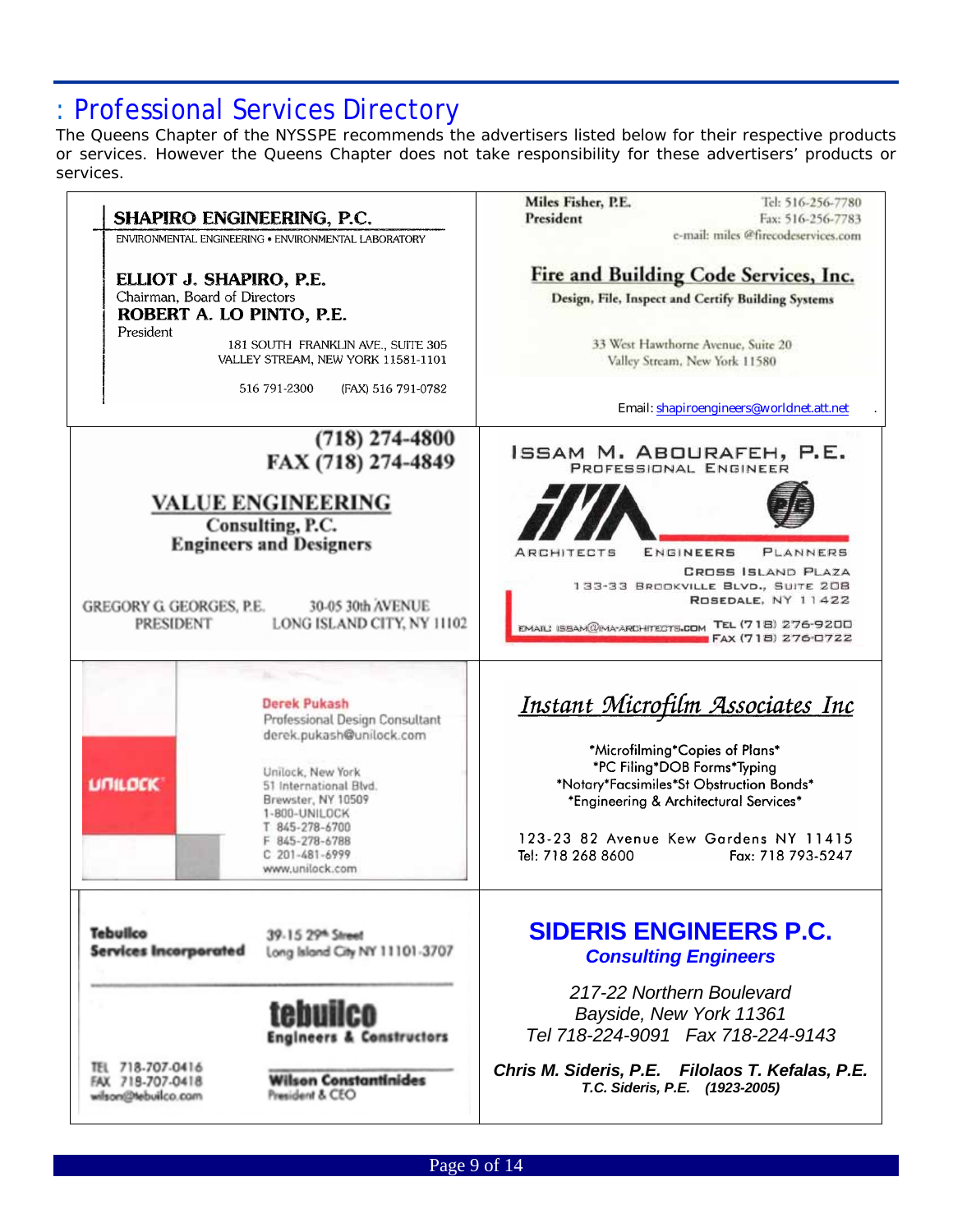#### *(Professional Services Directory, cont'd.)*

The Queens Chapter of the NYSSPE recommends the advertisers listed below for their respective products or services. However the Queens Chapter does not take responsibility for these advertisers' products or services.

| Fax: 718-544-0031<br>Tel: 718-544-5105                                                                                                                                                                                                                                                                                | A&A Consulting Engineers, P.C.                                                                                                                                                                                                                                                                                                                                                                                                                                                     |
|-----------------------------------------------------------------------------------------------------------------------------------------------------------------------------------------------------------------------------------------------------------------------------------------------------------------------|------------------------------------------------------------------------------------------------------------------------------------------------------------------------------------------------------------------------------------------------------------------------------------------------------------------------------------------------------------------------------------------------------------------------------------------------------------------------------------|
| <b>JOSEPH HOROWITZ</b><br><b>Professional Engineer</b><br><b>ENVIRONMENTAL CONSULTING</b><br>ENVIRONMENTAL PROJECT MANAGEMENT<br>76-06 137 <sup>TH</sup> Street<br>Flushing, NY 11367                                                                                                                                 | SAM S. AINECHI, M.S., P.E.<br>Licensed Professional Engineer<br>125-10 Queens Blvd.<br>Suite 318, Silver Towers<br>Tel. 718-544-7878<br>Kew Gardens, NY 11415<br>Fax: 718-544-7884                                                                                                                                                                                                                                                                                                 |
| CHRIS PETALLIDES, RE., N.S.R.E.<br><b>CONSULTING ENGINEER</b><br>Tel: 718 961 4342<br>$149 - 1445$ <sup>TH</sup> AVENUE<br>Fax: 718 321 3929<br>Email: PetallidesPE@aol.com<br><b>FLUSHING, N.Y. 11355</b>                                                                                                            | Tel: (718) 323-0754<br>130-08 122nd Street, 2nd Fl.<br>Pager: (917) 429-7480<br>South Ozone Park, NY 11420<br>E-Mail: JAVBINTGRO@AOL.COM<br>Jose A Velasquez, P.E.<br>Master of Civil Engineering<br>Master of Economics<br>New York State Licensed Professional Engineer<br>Consultant<br>● Permits And Alterations<br><b>·Building Inspections</b><br>● Structural Design<br>Certificates of Occupancy<br>·Legalizations<br><b>•Engineering Reports</b><br>●Removal of Violation |
| N.Y.S. P.E. License # 069956<br>Cell (347) 528-6038<br>Brian E. Flynn<br>Professional Engineer<br><b>Home &amp; Building Inspections</b><br>Phone (718) 894-7822<br>Fax: (718) 894-7833<br>78-66 79th Place<br>BEFlynnPE@aol.com<br>Glendale, NY 11385                                                                | <b>HERMES/Hephaistos</b><br>Manufacturer of c-joists,<br>metal studs & accessories<br>A Division of Hephaistos Building Supplies<br>Warehouse: 24-02 37th Avenue<br>Tel: (718) 482-0800<br>Astoria, NY 11101<br>Fax: (718) 482-0581<br>Office: 34-01 Broadway<br>Michael Karantinidis P.E.<br>Astoria, NY 11106<br>President                                                                                                                                                       |
| INTERNATIONAL GEOTECHNICAL/STRUCTURAL<br><b>LABORÁTORIES INC.</b><br>www.internationalgeo.com<br>GEOTECHNICAL & ENVIRONMENTAL TESTING<br>MICHAEL KARANTINIDIS, P.E.<br>STRUCTURAL ENGINEER<br>OFFICE: 31-87 34TH STREET, ASTORIA, NY 11106<br>TEL: (718) 726-1527    FAX: (718) 956-0274<br>info@internationalgeo.com | <b>YOUR CARD HERE!!!</b><br>Contact the <b>Editor</b>                                                                                                                                                                                                                                                                                                                                                                                                                              |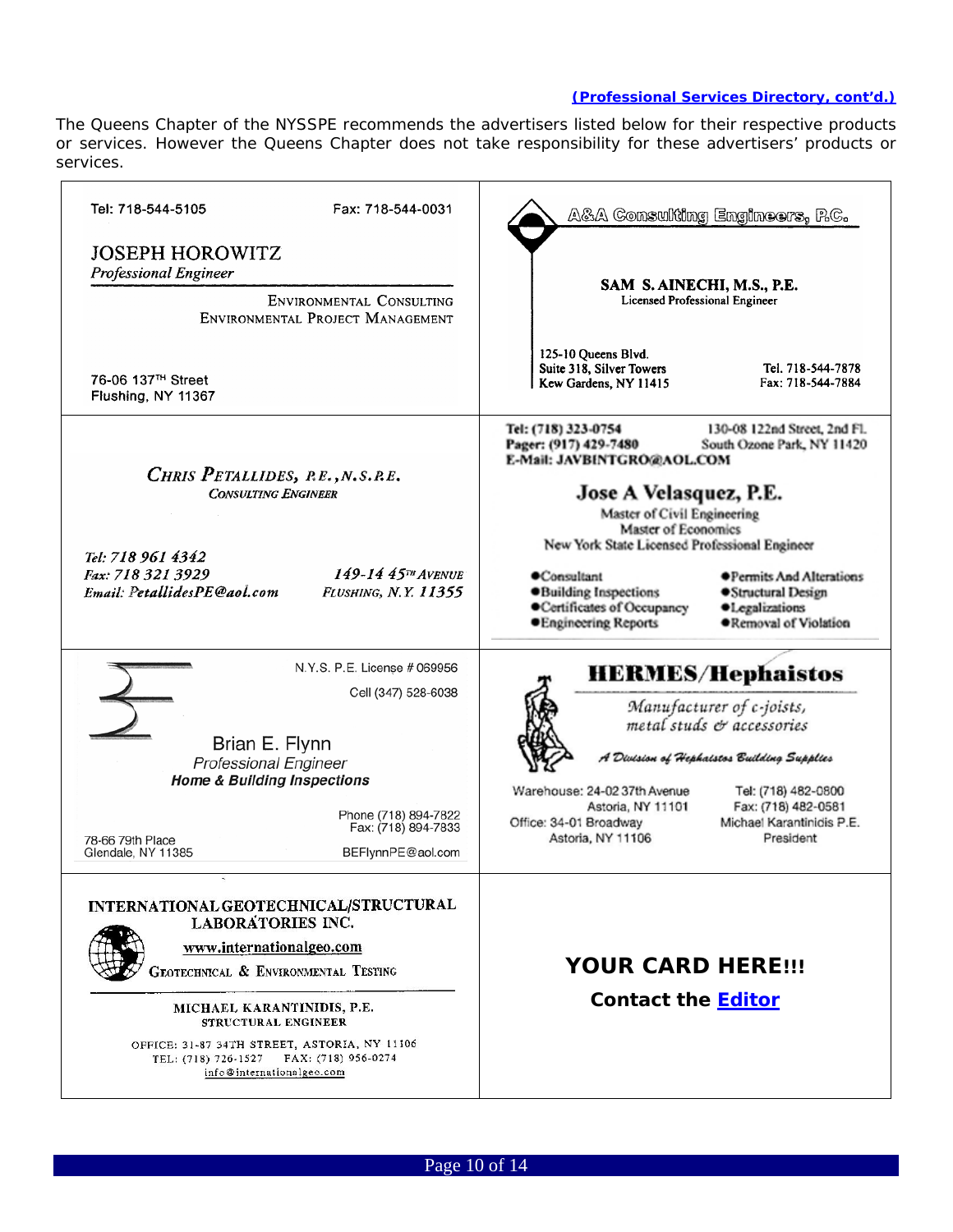### **Sponsors**

The Queens Chapter of the NYSSPE recommends the advertisers listed below for their respective products or services. However the Queens Chapter does not take responsibility for these advertisers' products or services.

#### *Material Engineering and Services*

**Please Patronize our Sponsors!** 

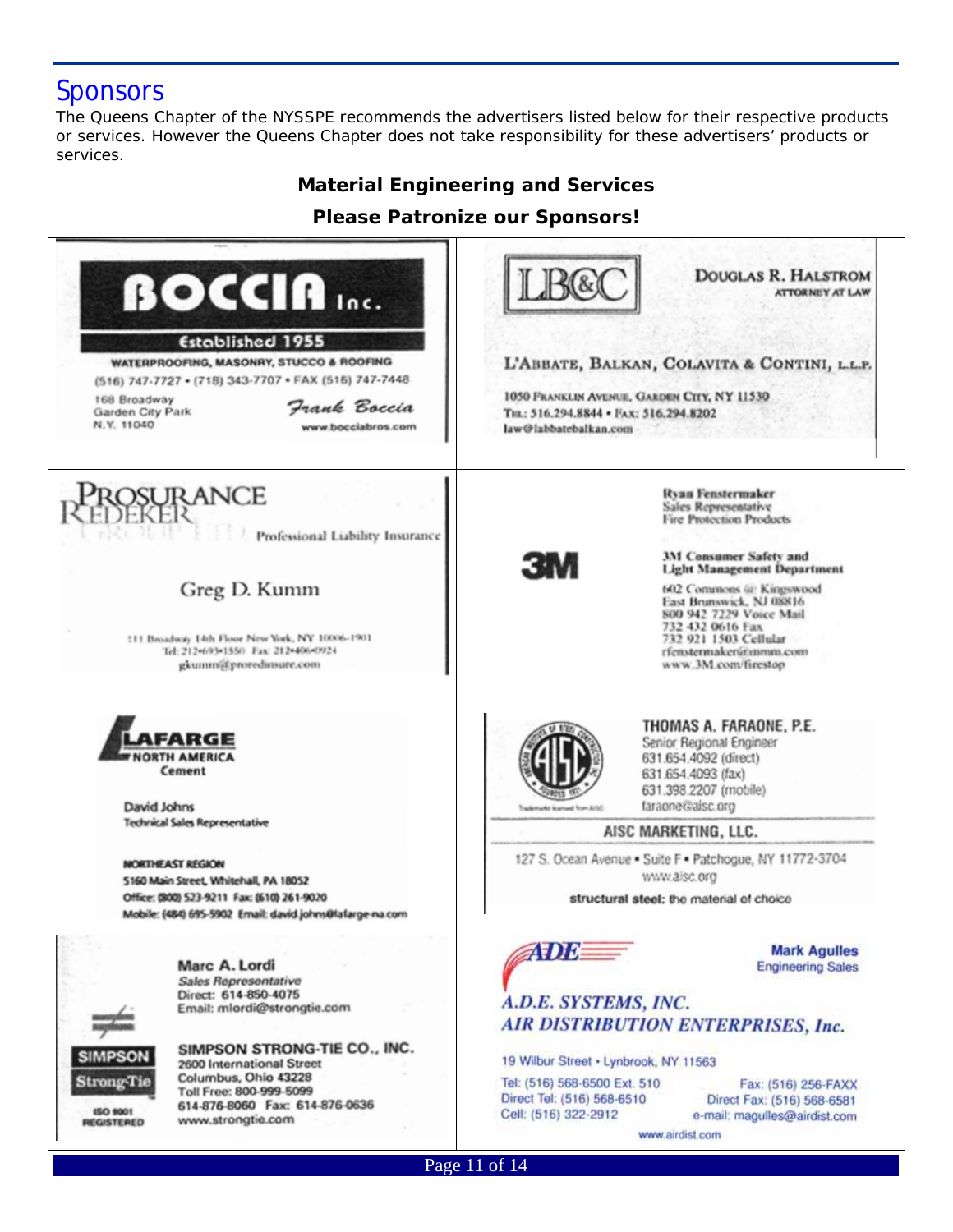#### *(Material Engineering and Services, cont'd.)*

The Queens Chapter of the NYSSPE recommends the advertisers listed below for their respective products or services. However the Queens Chapter does not take responsibility for these advertisers' products or services.

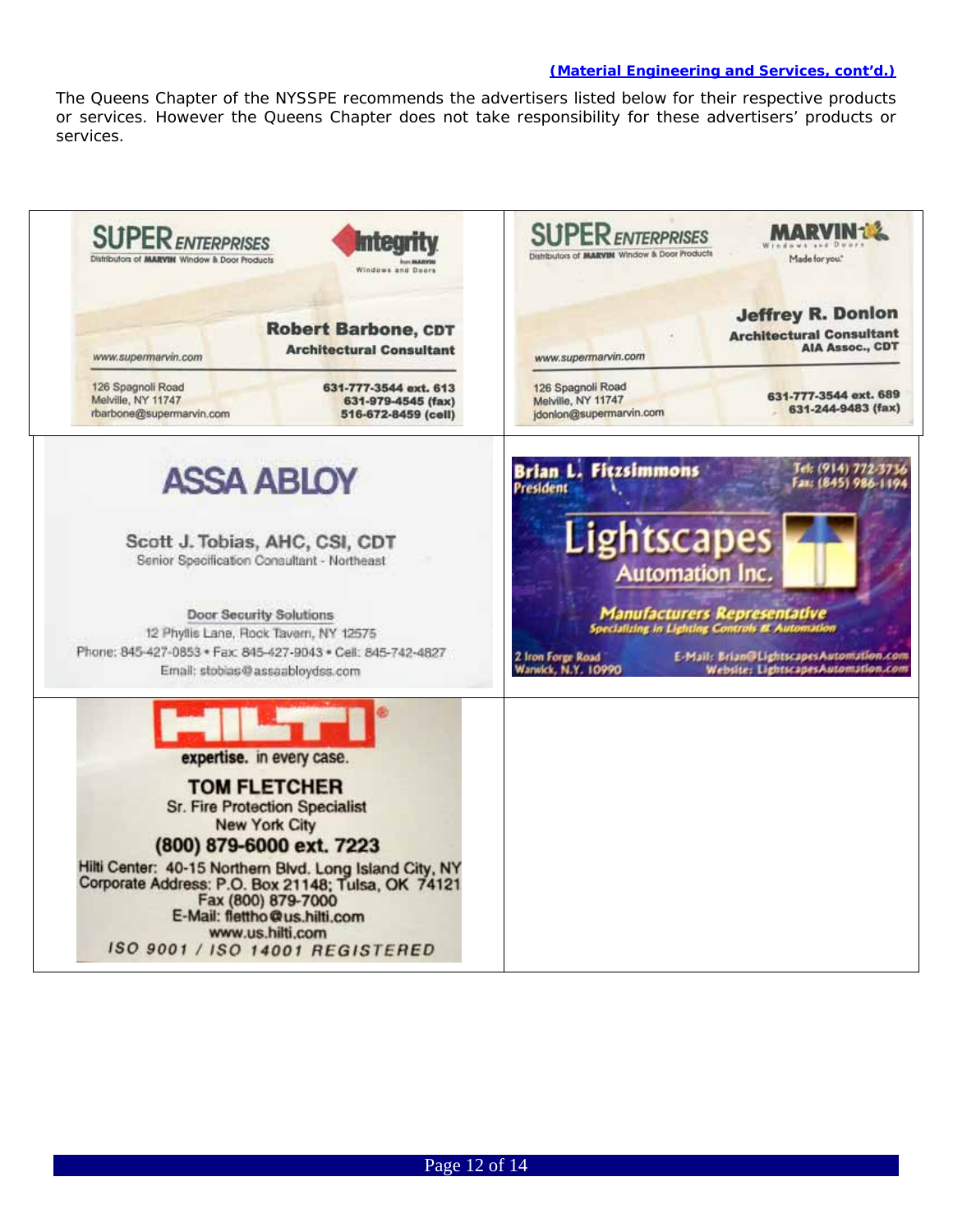### Order Form

The Queens Chapter of the National Society of Professional Engineers will publish the chapter's 2006 Annual Membership Directory. Our members are found in key government agency positions, as well as senior and partner positions in private engineering firms, which design, specify and consult on Construction projects throughout the Metropolitan area. When they need to find a source for specific requirements they turn to their annual Queens NSPE Membership Directory. Now you and your firm can reach these key decision making individuals when they are looking for your services by placing an ad in the up coming 2006 Queens NSPE Membership directory.

Attached is an order form to place an advertisement in the 2006 Membership Directory.

In addition to our annual journal, the Queens Engineering Society Sponsors numerous events and seminars to further inform our members of the new developments in industry. We hope that you will help support our efforts. Please see the order form on the next page